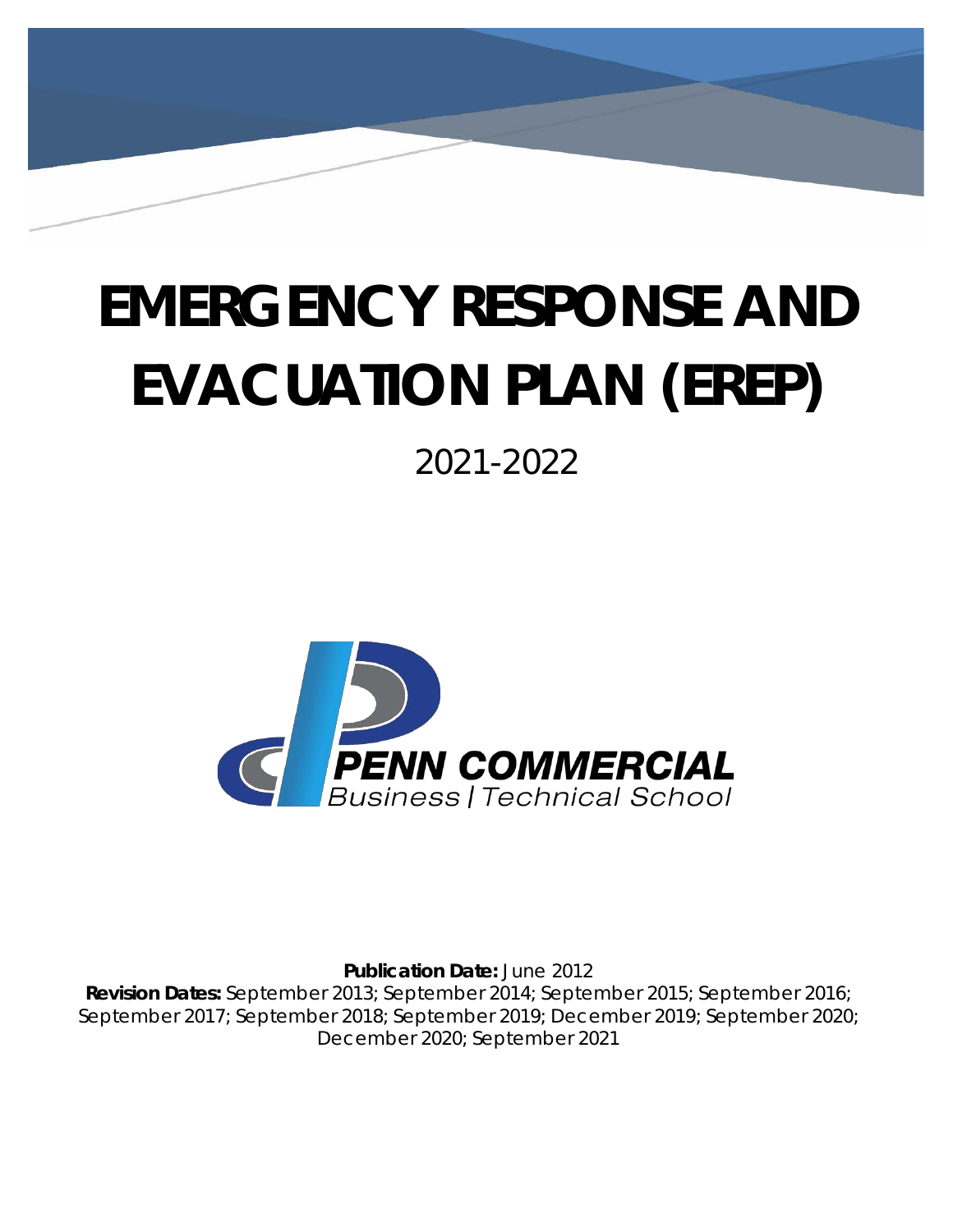# **TABLE OF CONTENTS**

| Introduction                                              | $\overline{2}$ |
|-----------------------------------------------------------|----------------|
| <b>Emergency Response Phone Numbers</b>                   | 3              |
| Non-Emergency Response Phone Numbers                      | 3              |
| <b>School Emergency Contacts</b>                          | 3              |
| <b>CPR Certified School Staff</b>                         | 3              |
| <b>Responsibilities</b>                                   | 4              |
| <b>Building Safety Systems</b>                            | $5-6$          |
| Emergency Response & Evacuation Personnel & Duties        | $7 - 8$        |
| Plan A - Building Emergency Evacuation Plan               | 9              |
| <b>Plan B - Medical Emergencies</b>                       | 10             |
| <b>Plan C - Fire Emergencies</b>                          | $11 - 12$      |
| <b>Plan D - Severe Weather Emergencies</b>                | 13             |
| Plan E - Hostage/Intruder Situation                       | 14             |
| Plan F - Violence and Threats of Violence                 | 15             |
| <b>Plan G - Active Shooter</b>                            | 16             |
| Plan H – Bomb Threats/Emergencies and Suspicious Packages | 17             |

## **Attachments**

- **Floor Plan With Safe Areas**
- **Emergency Evacuation Routes**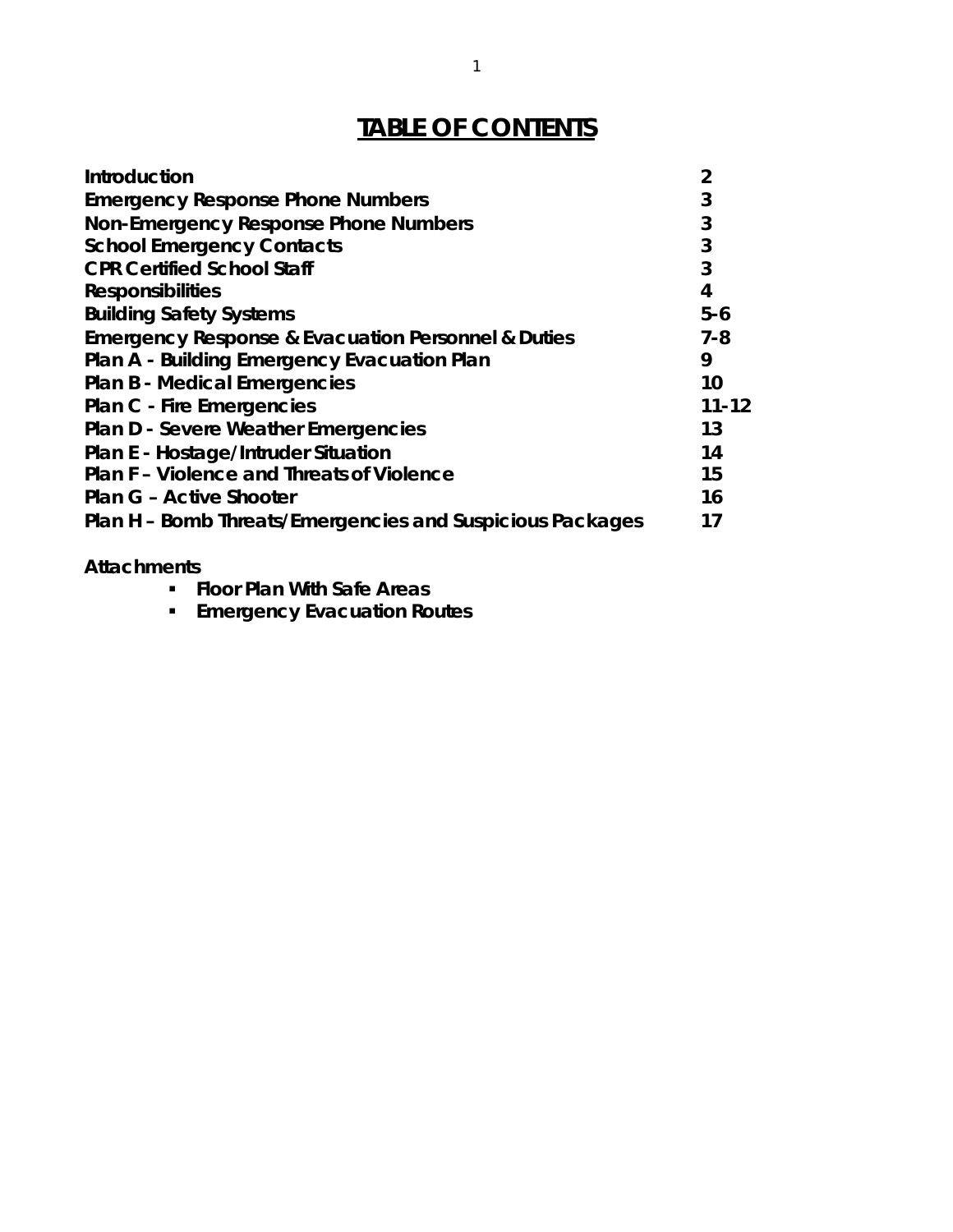## **INTRODUCTION**

#### <span id="page-2-0"></span>*Emergency Response and Evacuation Compliance Information*

The Higher Education Act of 1965 (HEA), as amended by the Higher Education Opportunity Act of 2008 (HEOA), includes many mandatory disclosure and reporting requirements that need to be provided to students and employees. The Emergency Response & Evacuation Procedure is one of those required disclosures. To be in compliance, a documented plan is tested and implemented, at least yearly, for the safety of all students and employees. The plan is utilized in the event of an emergency or dangerous situation.

The Occupational Safety and Health Administration's (OSHA) Emergency Action Plan standard, 29CFR 1910.38, requires employers to have an emergency action plan whenever an OSHA standard requires one. There must be a written plan kept in the workplace and available to employees for review and must contain, at minimum:

- **Procedures for reporting a fire or other emergency**
- **Procedures for emergency evacuation**
- **Procedures for accounting for all employees after an evacuation**
- **Procedures for employees performing rescue or medical duties**
- The name or job title of every employee who may be contacted by employees who need more information about the plan or an explanation of their duties under theplan

#### *Definition of an Emergency*

An emergency or crisis is defined as any sudden, unplanned occurrence or set of circumstances with the potential for outcomes that can cause significant harm or death; that are disruptive to on-going operations; present a physical or psychological danger to employees, students, or visitors; threaten our physical structure or records; and that demand immediate attention. Examples include, but are not limited to, an act of violence or manmade disturbance, fire, medical emergency or injury, weather related incidents, bomb threats, power outages, etc.

*Per U.S. Department of Education, this program must be tested with staff and students on a yearly basis. Documentation of testing must be kept with this report at the school.*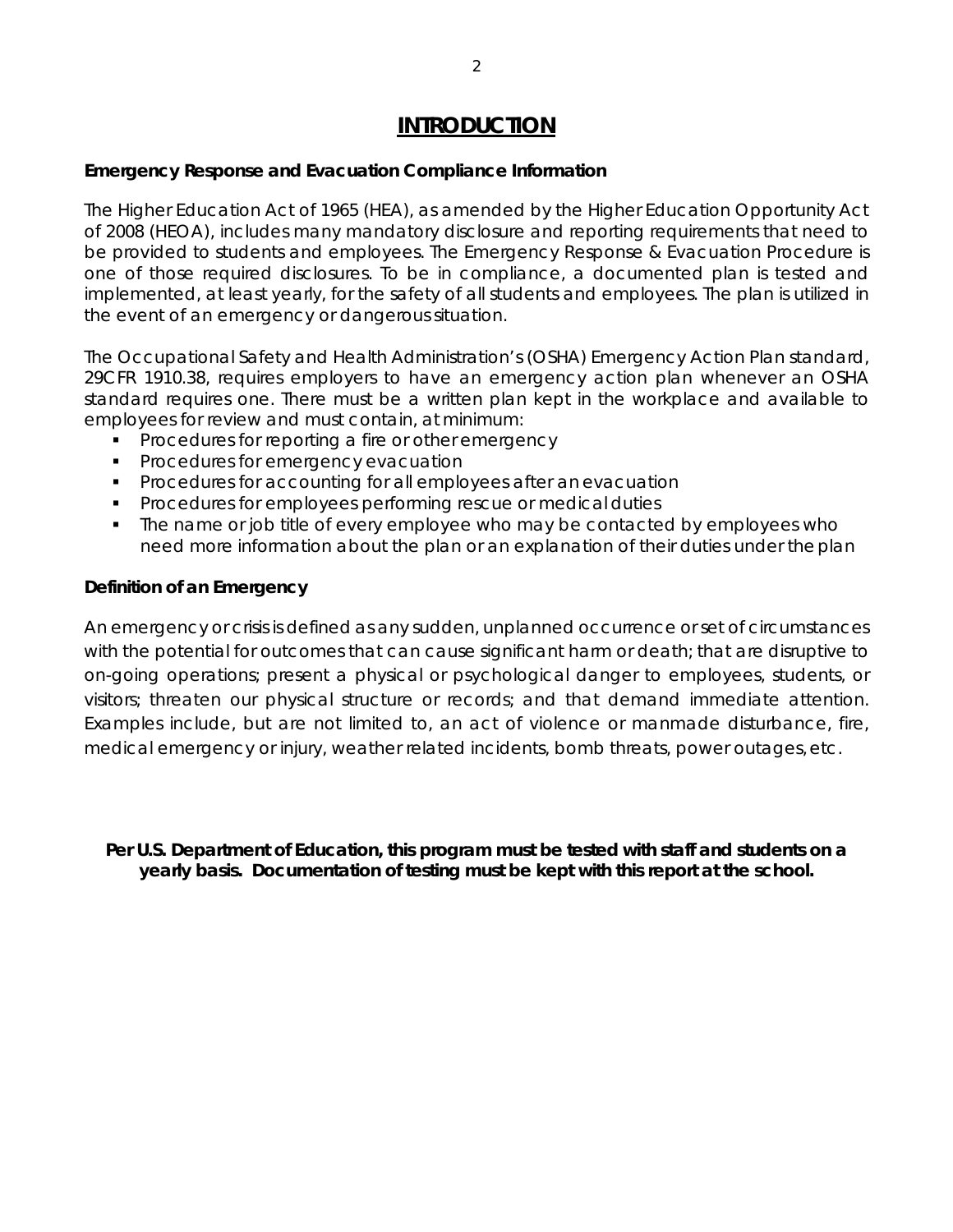## **EMERGENCY PHONE NUMBERS**

Ambulance, Fire Department, Law Enforcement: 911 Statewide Cellular State Police: 911 South Strabane Police Department: Chief Drew Hilk 724-225-8111 Pennsylvania State Police: 724-223-5200 South Strabane Fire Department: Fire Chief Scott Reese 724-222-3885 Washington County Sheriff: Samuel Romano 724-228-6840 National Suicide Hotline: 1-800-784-2433 National Suicide Prevention Lifeline: 1-800-273-8255 Pittsburgh Poison Control Center: 1-800-222-1222 U.S. Department of Homeland Security: 1-800-BE-READY The Washington Hospital Emergency Department: 724-225-7000

## **NON - EMERGENCY PHONE NUMBERS**

<span id="page-3-0"></span>American Red Cross: 888-217-9599 Domestic Violence Services of Southwestern PA 24-hour Hotline: 724-439-9500

## **SCHOOL EMERGENCY CONTACTS**

# *School Main Phone Line: 724-222-5330*

Vice President of Operations: Marianne Albert extension 228 Campus Director: Nicole Lane extension 233 Director of Education: Anita Rossell extension 349 Director of Student Services: Kristine Gorby extension 353 Information Technology: Josh Miller extension 338 Maintenance: Joe Polen 724-321-5714; Gene Ruble 724-212-6135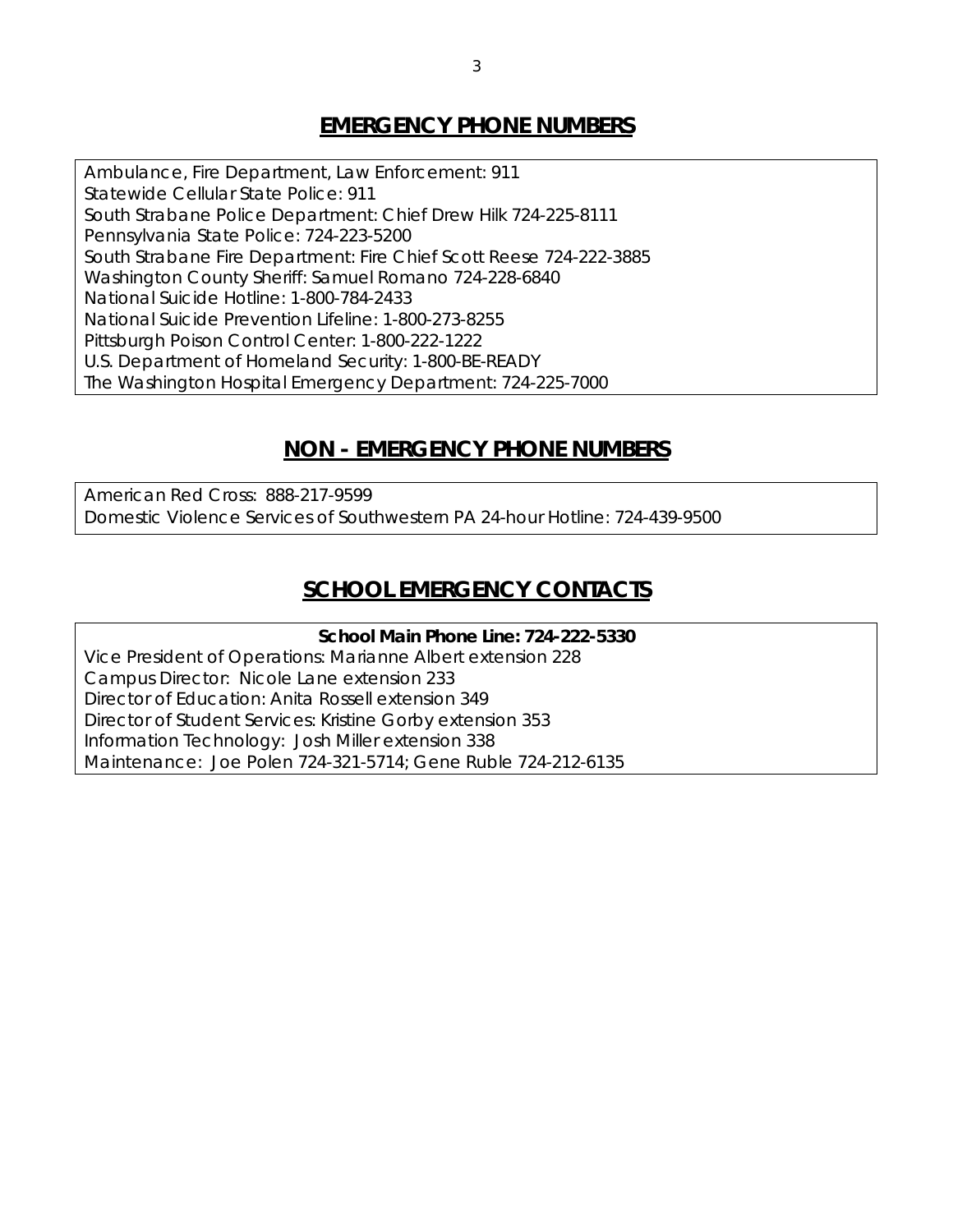## **RESPONSIBILITIES**

#### <span id="page-4-0"></span>*All staff are responsible for:*

- 1. Reporting any emergency situation
- 2. Being aware of their primary and secondary emergency exits
- 3. Reading and understanding these procedures
- 4. Asking questions when any information is unclear or not understood
- 5. Informing a school administrator of special emergency evacuation needs

#### *The emergency announcers and searchers are responsible for:*

- 1. Providing staff, students, and visitors emergency response information andtraining
- 2. Identifying mobility impaired staff, students, or visitors who might need assistance during evacuation
- 3. Providing opportunity for staff to ask questions
- 4. Assembling with evacuated personnel at a predetermined location to identify missing staff, students, or visitors
- 5. Reporting missing personnel to the emergency contacts
- 6. Conduct, at a minimum, annual fire and evacuation drills with staff and students
- 7. Review policy with all new staff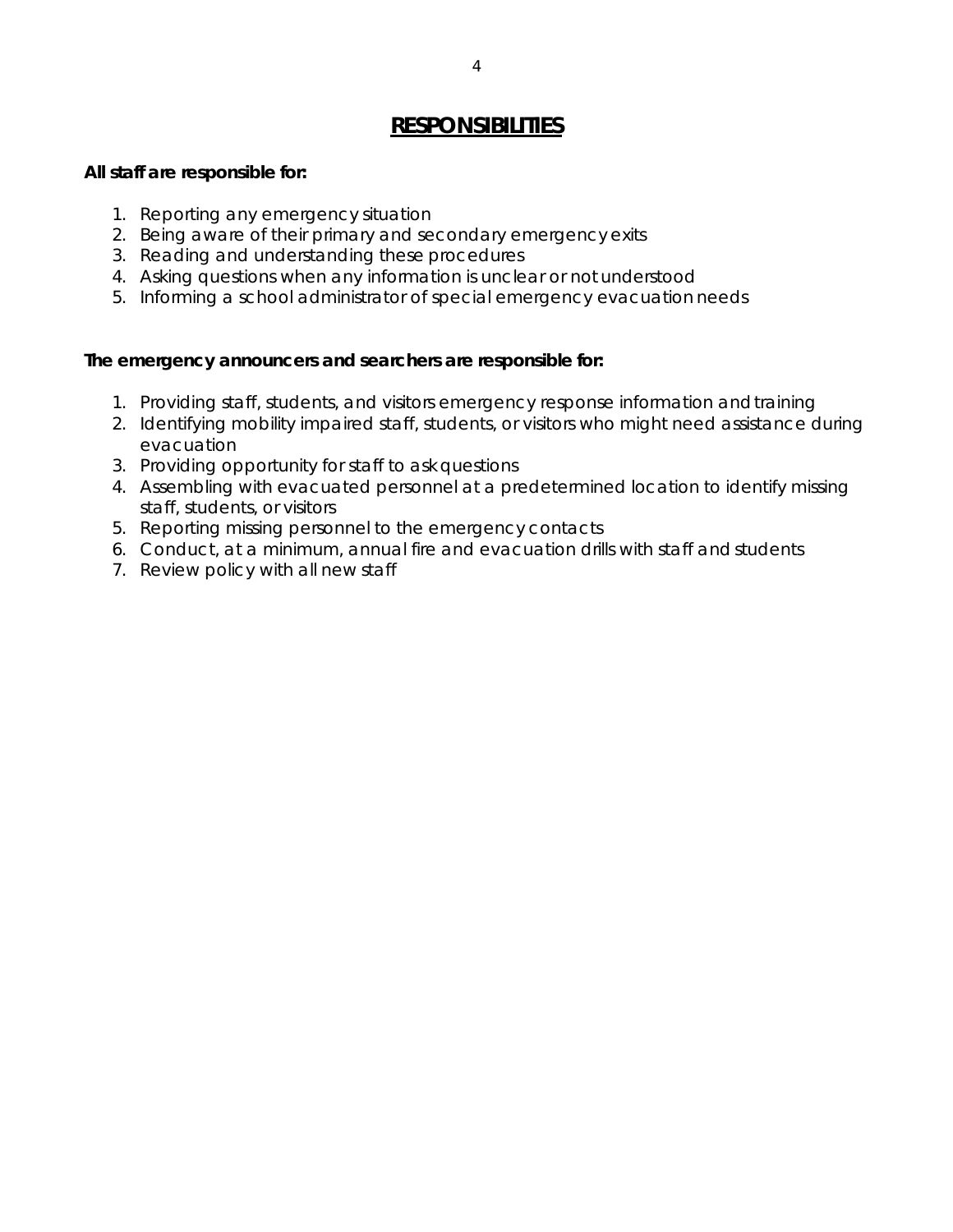## **BUILDING SAFETY SYSTEMS**

<span id="page-5-0"></span>The buildings located at *242 Oak Spring Road, Washington, PA and 230 Oak Spring Road, Washington, PA* have the following safety systems:

**Alarms -** Are activated by manual pull stations or the smoke or heat detectors. All alarms are immediately sent to the local fire department. Evacuation is required anytime the fire alarm system sounds. An annual inspection is completed.

**Smoke Detectors** - Will immediately activate the fire alarm system throughout the building.

**Fire Extinguishers** – There are 27 fire extinguishers located throughout the building. An annual inspection is completed. A monthly inspection is also completed by the Head of Maintenance.

- $\blacksquare$  Entrance hall (3)
- $\blacksquare$  Exit hall (3)
- $\blacksquare$  100 hallway (1)
- $\blacksquare$  300 hallway (1)
- $\blacksquare$  400 hallway (1)
- $\bullet$  600 hallway (1)
- $\blacksquare$  700 hallway (1)
- Backdoor/loading dock (1)
- Room 115 File Server room (1)
- Room 300 Classroom (1)
- Room 403 File Server room (1)
- Room 506/508 Nursing Simulation lab (1)
- Room 510/512 Nursing  $lab(1)$
- Room 601 Esthetics lab (1)
- **Cosmetology clinic/classrooms area (2)**
- Room 700 Wiring lab (1)
- Room 830 Welding lab (1)
- Room 840 PLC lab  $(1)$
- Rooms  $705/900$  HVAC labs  $(3)$
- Vault hallway (1)

If you have not been trained and authorized by Penn Commercial Business/Technical School to use a fire extinguisher, do not attempt to use one. Instead, follow emergency instructions and evacuate upon sounding of a fire alarm.

**CDL Trucks** – There are three (3) Penn Commercial CLD trucks that house applicable safety equipment within. Each truck has the following equipment that are checked/inspected by the instructors daily:

- **•** Portable Fire Extinguisher
- Reflective Triangles
- **Fxtra Fuses**

**Automated External Defibrillator (AED)** - Centrally located in the 500 hallway. The Medical Lead Instructor ensures the batteries are in working order.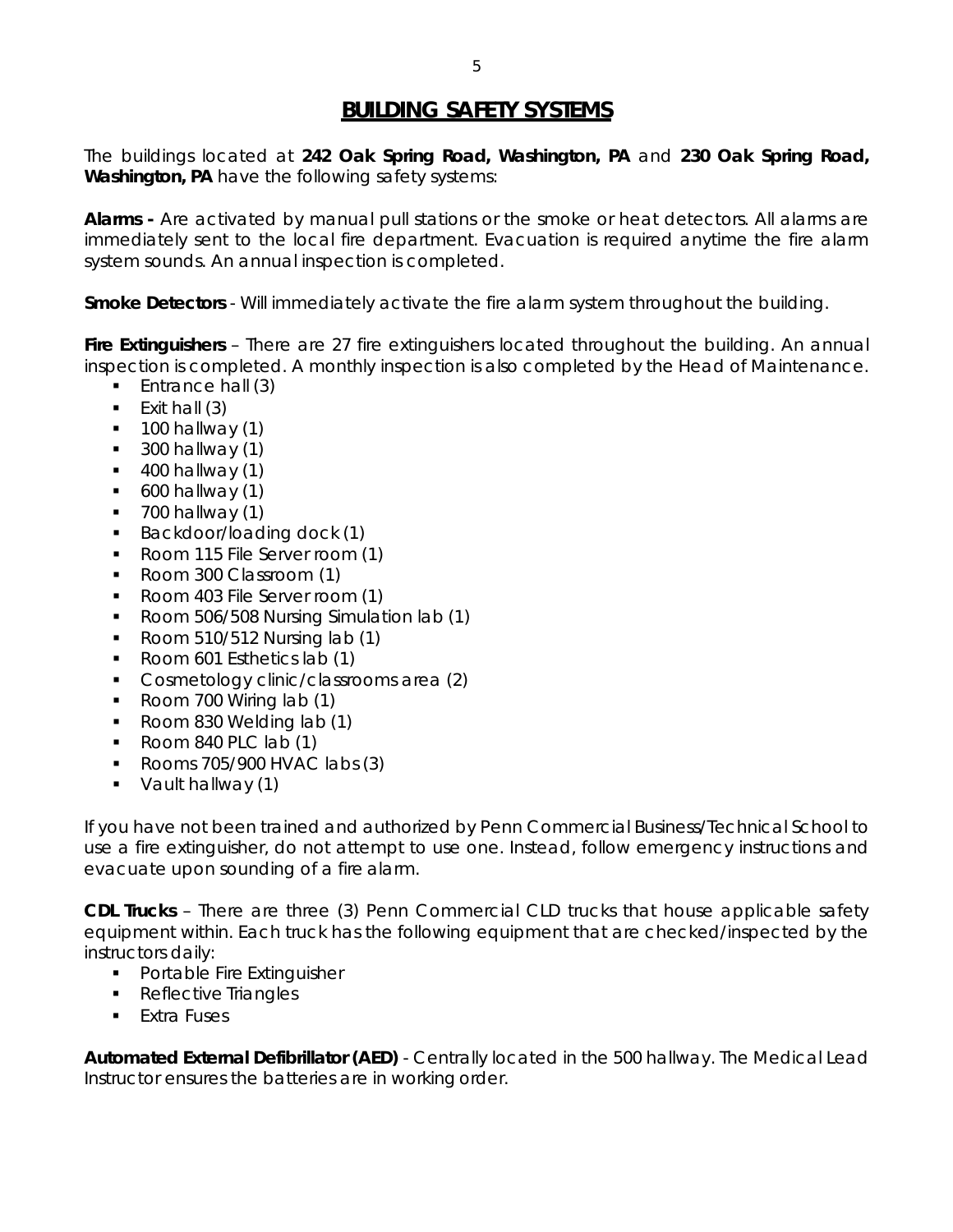**Manual Alarm Pull Stations** – Pull down to activate evacuation alarm. This will sound an alarm and activate strobe lights. This will immediately send an alarm signal to the local fire department. Never block or obstruct these with furniture or equipment. Eight (8) manual alarm pull stations are located throughout the building.

- Main entrance/exit door (1)
- $\blacksquare$  Exit door (1)
- **Employee entrance/exit door (1)**
- Backdoor/Loading dock (1)
- Room 830 Welding lab (2)
- Room 300 Alternative energy lab exit door (1)
- Patio door (1)

**Emergency Lights** – will immediately turn on if the fire alarm system is activated or there is a power outage. An annual inspection is completed. A monthly inspection is also completed by the Head of Maintenance.

**Sprinkler System –** The system is a "wet" system. Individual heads are activated by excessive heat caused from a fire. An annual inspection is completed.

First Aid Kits -There are first aid kits located in various classrooms, labs and office space throughout the building for minor injuries that may occur on campus.

- Reception/Front Office
- Room 210 Esthetics clinic
- Room 401 ITS classroom
- Room 502 Cosmetology classroom
- Room 506/508 Nursing Simulation lab
- Room 510/512 Nursing lab
- Room 700 Wiring lab
- **Room 802 Cosmetology clinic**
- Room 820 Welding classroom
- Room 830 Welding lab
- Room 840 PLC lab
- Rooms 705/900 HVAC labs
- **Faculty Lounge**

**Biohazard Kits/Containers –** Are located throughout the building for the safe and convenient clean up, removal, and disposal of potentially infectious body fluid spills.

- Room 304 Nursing classroom
- Room 306 Nursing classroom
- Room 506/508 Nursing Simulation lab
- Room 510/512 Nursing lab
- Room 601
- Room 800 Cosmetology clinic

**Evacuation Routes –** Are posted throughout the building in various locations, including classrooms, common areas and offices. Copies of all evacuation routes can also be found at the end of this policy.

**Safe Area Location(s)** – Are locations designated as "safe" and are used as meetings areas in the event of an emergency.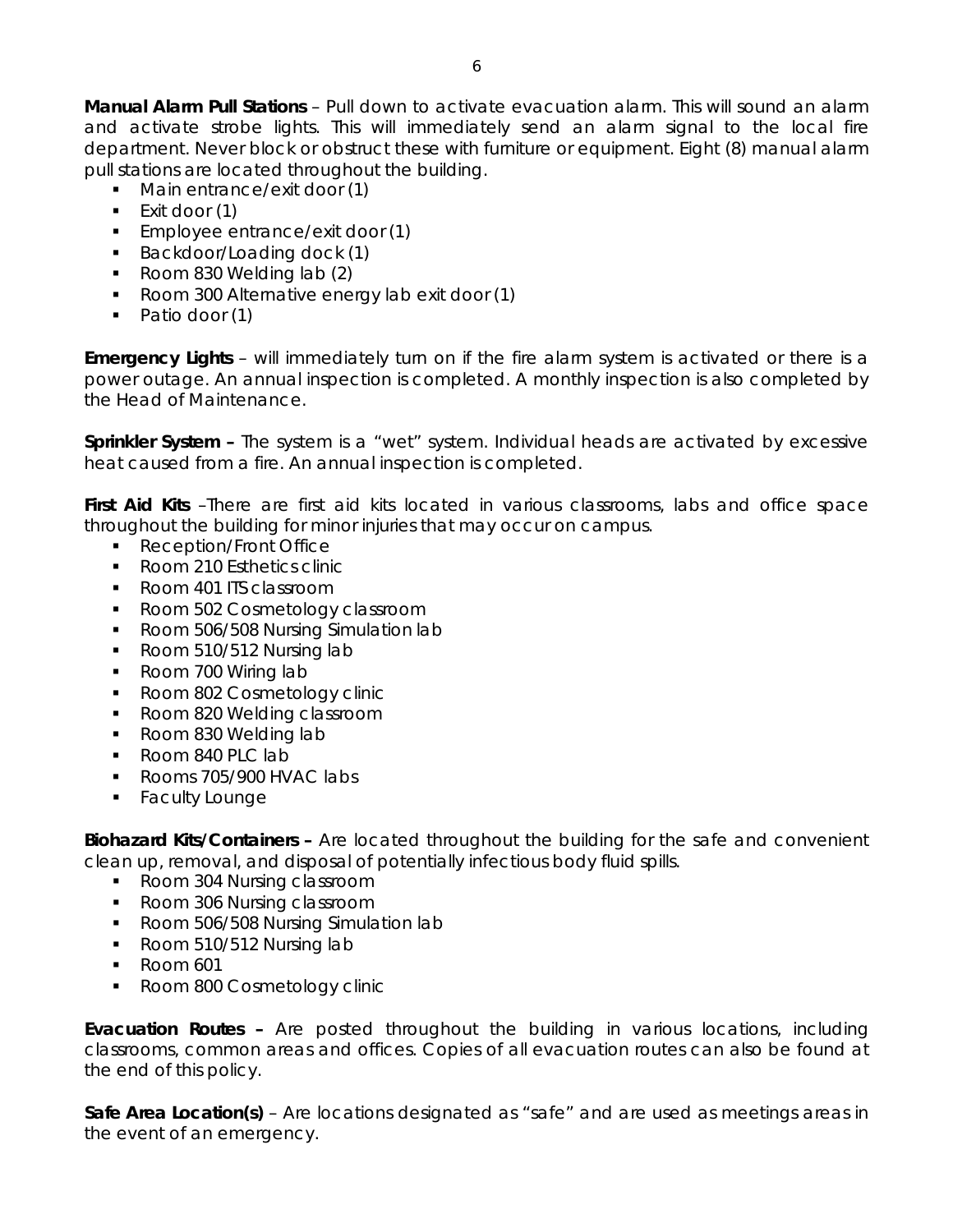## **EMERGENCY RESPONSE AND EVACUATION PERSONNEL AND DUTIES**

| <b>Emergency Announcers/CSA's:</b> | Nicole Lane; Anita Rossell, Kristine Gorby                                  |
|------------------------------------|-----------------------------------------------------------------------------|
| <b>Emergency Contacts:</b>         | Robert Bazant; Marianne Albert                                              |
| Alt. Emergency Contact:            | Ryan Bazant                                                                 |
| <b>First Aid Responders:</b>       | Sandy Phillips, Renee Eckert                                                |
| Searchers:                         | Joe Polen; Gene Ruble, Nicole Lane, Anita Rossell,<br><b>Kristine Gorby</b> |

| Annual Update/Review: | September 27-28, 2021 |
|-----------------------|-----------------------|
| Date of Last Drill:   | 4/28/2021             |
|                       | .                     |

#### *Evacuation drills held annually at a minimum*

Evacuation personnel should never be placed in imminent danger. Area should be searchable in 4 minutes or less.

#### *Emergency Announcers Duties*

- Announce any disaster to all areas.
- Use the intercom system in the building to make announcement.
- Ensures all people from the area proceed to the designated "safe area" to check in and wait for "all clear" to re-enter the building. "All clear" will come from the emergency announcers.
- If someone is unaccounted for, the emergency announcers will confirm with the searchers and the emergency contact person, as identified in the students/staff file, will be contacted.
- **Parager 1** Report to emergency contacts if areas were unable to be searched due to lack of personnel.

#### *Emergency Contact Duties*

- **Supervise assembly of emergency response and evacuation personnel in the area.**
- Maintain all communication with local first responders (fire department, police department, ambulance, etc.).
- **Reports any and all problems to the appropriate first responders.**

#### *Alternate Emergency Contact Duties*

- Takes the place of the emergency contacts if the emergency contacts is not present at the time of the event.
- If the emergency contacts are present, the alternate emergency contacts will assist the emergency contact as needed.

#### *First Aid Responder Duties*

- **Provide first aid to injured staff, students, and visitors if required.**
- Only provide first aid at a safe location.

#### *Searchers*

 Check all rooms including restrooms, conference rooms and remote areas, closing all doors behind them.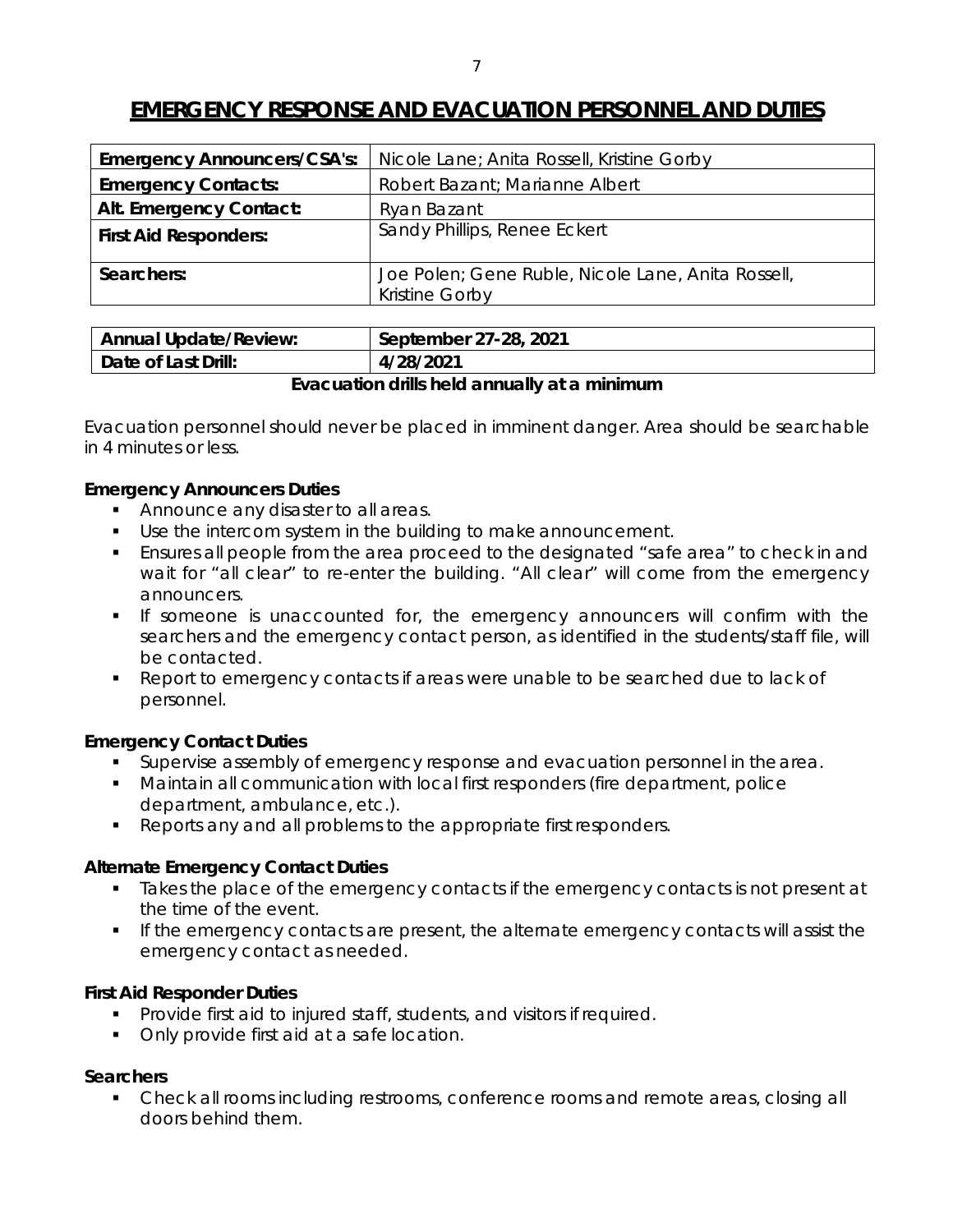- **If any remaining staff, students or visitors are in the building, guide them to the nearest** exit.
- All searchers check in with the emergency contacts and emergency announcers to report "all clear" or problems.

#### *Alternate Duties*

- **If there are not enough personnel to fill all the roles, roles may be doubled where** appropriate.
- Trained to meet the duties for any of the above roles.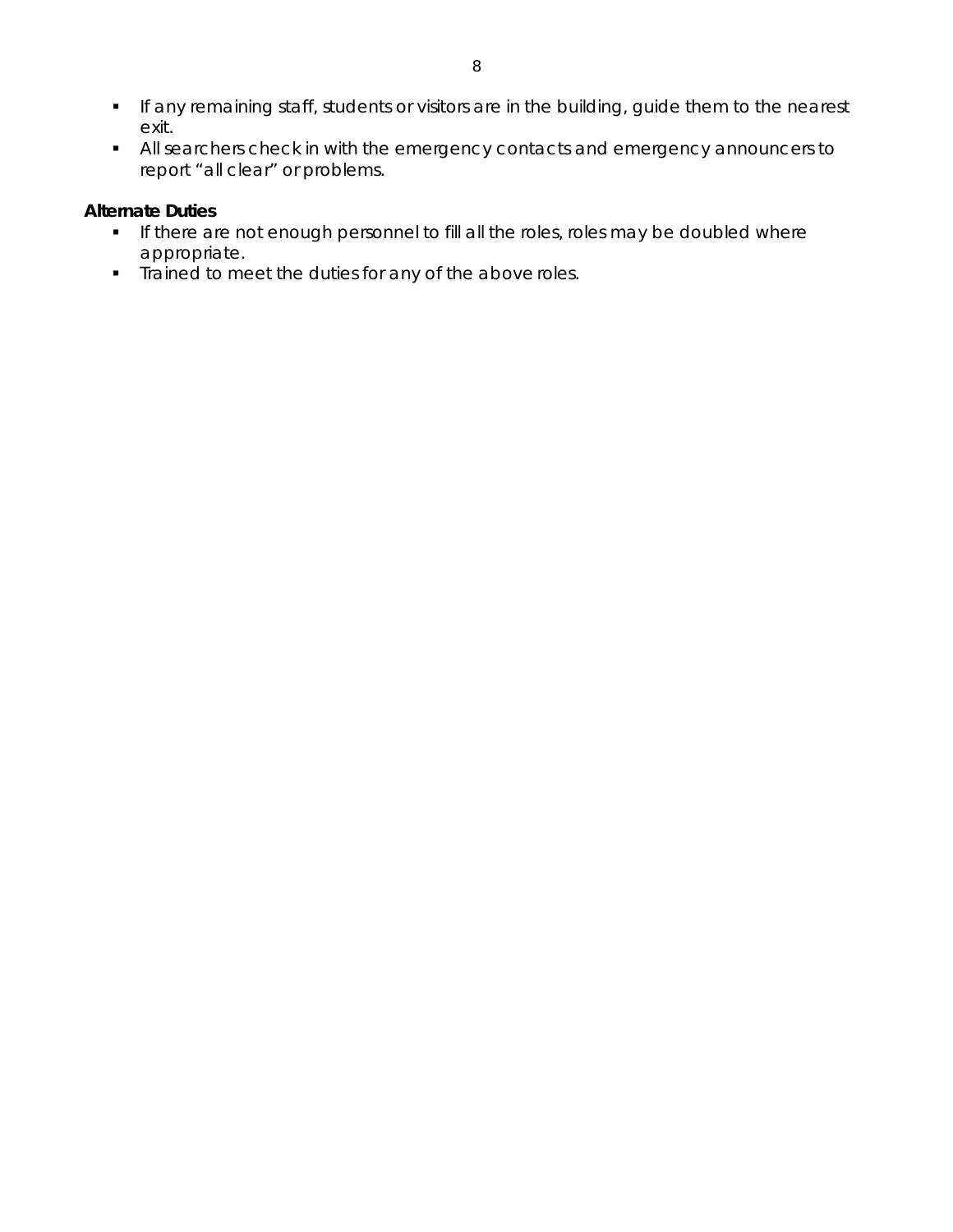## **PLAN A - BUILDING EMERGENCY EVACUATION PLAN**

#### <span id="page-9-0"></span>*How to Report an Emergency*

Call 9-1-1 from a landline or cell phone and calmly state:

- 1. Your name and
- 2. The exact location of emergency (building, entrance, room location,etc.)
- 3. The nature of the emergency medical, fire, severe weather, etc.
- 4. Whether injuries have occurred
- 5. Hazards present which may affect responding emergencypersonnel
- 6. A phone number near the scene where you can be reached

#### *Name and Address of the Institution*

Penn Commercial Business/Technical School 242 Oak Spring Road 230 Oak Spring Road Washington, PA 15301 Phone: 724-222-5330

#### *How to Evacuate the Building*

Upon hearing the fire alarm or announcement, immediately begin evacuation procedures.

- **Quickly evacuate the building, utilizing the planned evacuation routes. These routes are** posted throughout the building in various locations, including classrooms, common areas and offices. Copies of all evacuation routes can also be found at the end of thispolicy.
- All staff should assist other staff, students, or visitors with special needs if able.
- Assemble at your designated safe area and notify the emergency announcers that you are safe.
	- $\circ$  Safe area #1: Fence area in front of building (for Main Entrance/Exit and Front Exit)
	- o Safe area #2: Big Lots wall (for Cosmetology Entrance/Exit and Rear Exit/Loading Dock
- **Educators must take attendance rosters and a pen/pencil for a correct head count.**
- Check in with emergency announcers who will be taking a head count from individual educators.
- Educators will report anyone not accounted for to the emergencyannouncers.
- Everyone must remain in their designated safe areas area until the fire department or the emergency announcers confirm it is safe to re-enter the building.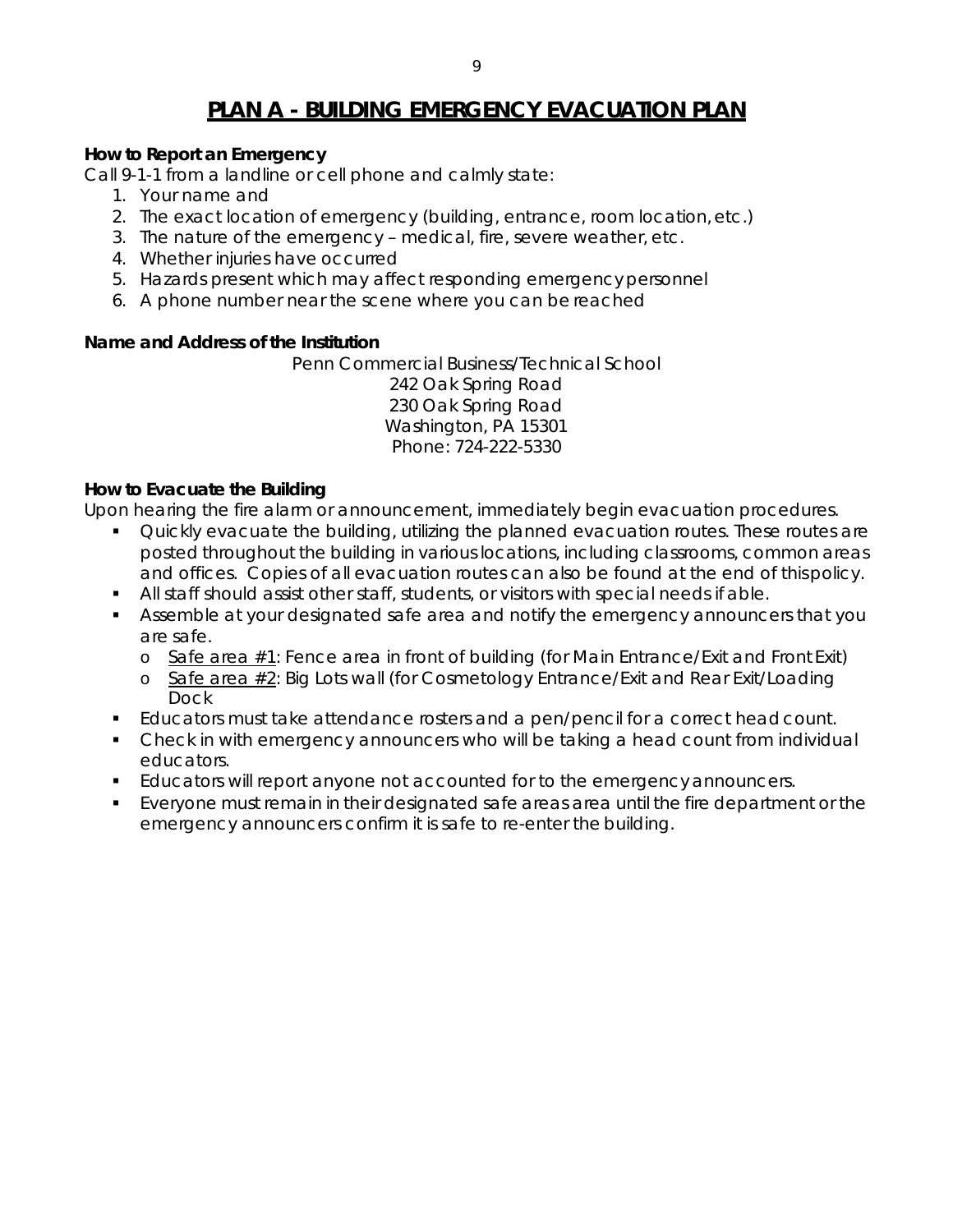## **PLAN B - MEDICAL EMERGENCIES**

#### <span id="page-10-0"></span>*How to Report an Emergency*

Call 9-1-1 from a landline or cell phone and calmly state:

- 1. Your name
- 2. The exact location of emergency (building, entrance, room location,etc.)
- 3. The nature of the medical emergency (provide as much detail as possible)
- 4. Whether injuries have occurred
- 5. Hazards present which may affect responding emergencypersonnel
- 6. A phone number near the scene where you can be reached
- 7. Immediately notify a first aid responders
- 8. If necessary, start CPR
- 9. Follow all infection control and universal precautions when handling blood or bodily fluids
- 10. Do not leave the injured/ill individual alone until emergency personnel/ambulance arrives
- 11. Do not attempt to move or reposition the injured/ill individual unless they are in eminent danger
- 12. Do not give fluids to an unconscious or partially unconscious person
- 13. Following the emergency, an Accident and Injury Report will need completed andfiled

#### *Name and Address of the Institution*

Penn Commercial Business/Technical School

242 Oak Spring Road 230 Oak Spring Road Washington, PA 15301 Phone: 724-222-5330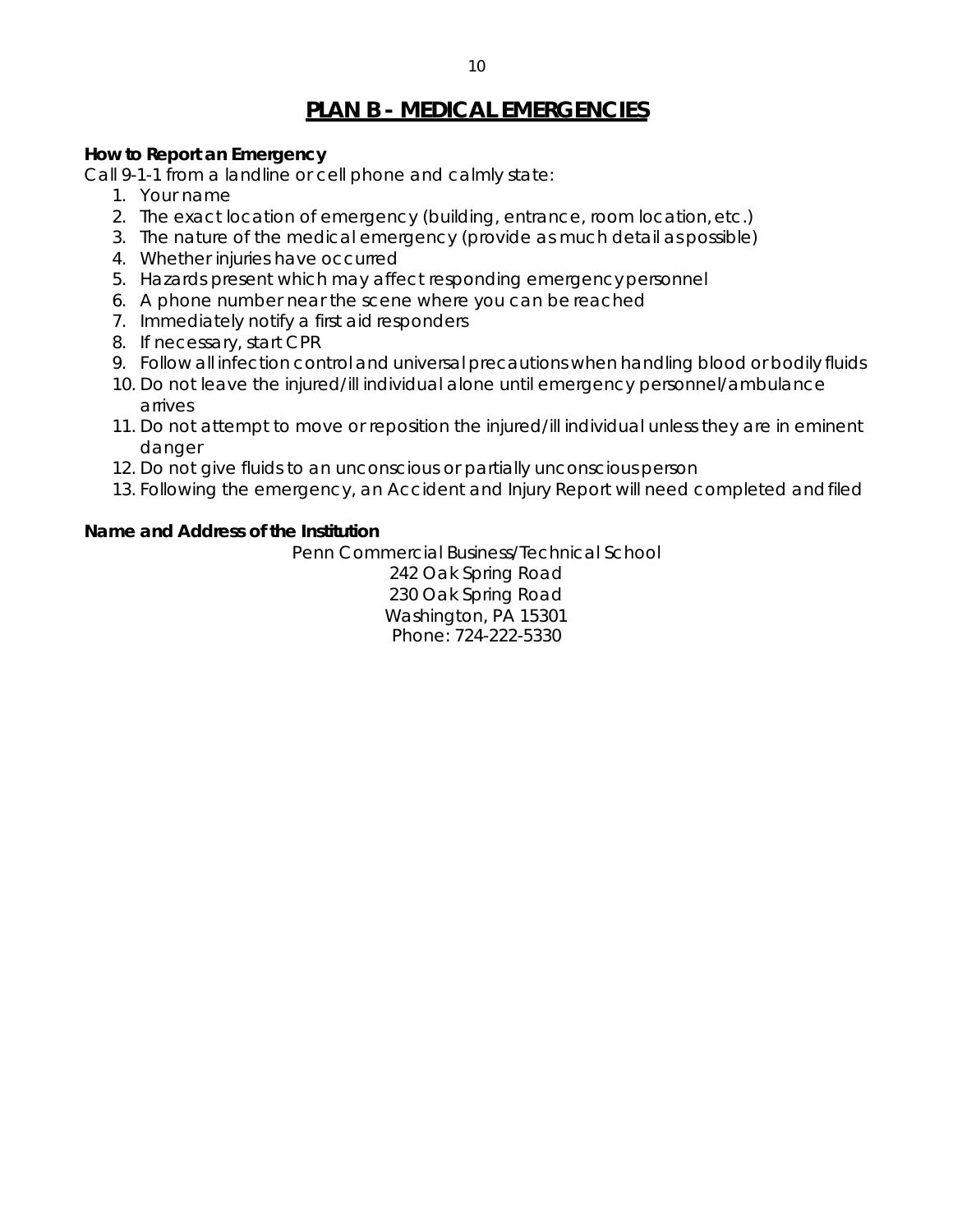## **PLAN C - FIRE EMERGENCIES**

<span id="page-11-0"></span>During orientation, students are given an introduction to safety and emergency procedures for the campus. At the start of each quarter, instructors review the designated escape routes for their classroom and/or lab area and their designated safe areas.

#### *Before a Fire*

- Plan and practice an escape route
- Know where the fire extinguishers and manual alarm pull stations are located in the building
- Do not store combustible materials in closed areas or near a heatsource
- **Never run extension cords under carpets**
- Avoid overloading electrical sockets and plugging extension cordstogether
- Keep all electrical appliances away from anything that can catch fire
- Do not clutter exits and storage areas with waste paper, empty boxes, and other fire hazards

#### *During a Fire*

- If there is a smell of smoke or if a fire can be seen, remain calm do notpanic
- **EXT** Activate the alarm system by activating the nearest manual alarm pull station located throughout the facility
- Call 911 from the classroom phone or cell phone
- Without placing yourself at risk, rescue any person(s) in trouble and evacuate to designated safe area
- Evacuation routes are posted throughout the building in various locations, including classrooms, common areas and offices
- Get out as quickly and safely as possible
- Close doors in each room after escaping to delay the spread of fire
- When evacuating, stay low to the ground. If possible, cover mouth with a cloth to avoid inhaling smoke and gases
- Once outside, go to a designated safe area
- Tell any administrator that you are out of the building and report injured or trapped persons and any signs of building damage you observed

#### *If Unable To Leave the Building - Create an Area of Refuge*

- **Seal the room. Use a wet cloth to stuff around cracks in doors and seal up vents to protect** against smoke. If there is a window in the space, do not break it. Flames and smoke can come back in from the outside.
- Stay low under smoke, the freshest air is near the floor. Keep a wet cloth over your nose and mouth, breath through your nose only.
- Single for help if possible. Use the classroom/lab telephone.

#### *After a Fire*

- The First Aid Responders should give first aid and/or CPR where appropriate. Seriously injured or burned victims should be transported to a medical facility for treatment.
- **Stay out of damaged buildings. Return to building when local fire authorities say it is safe.**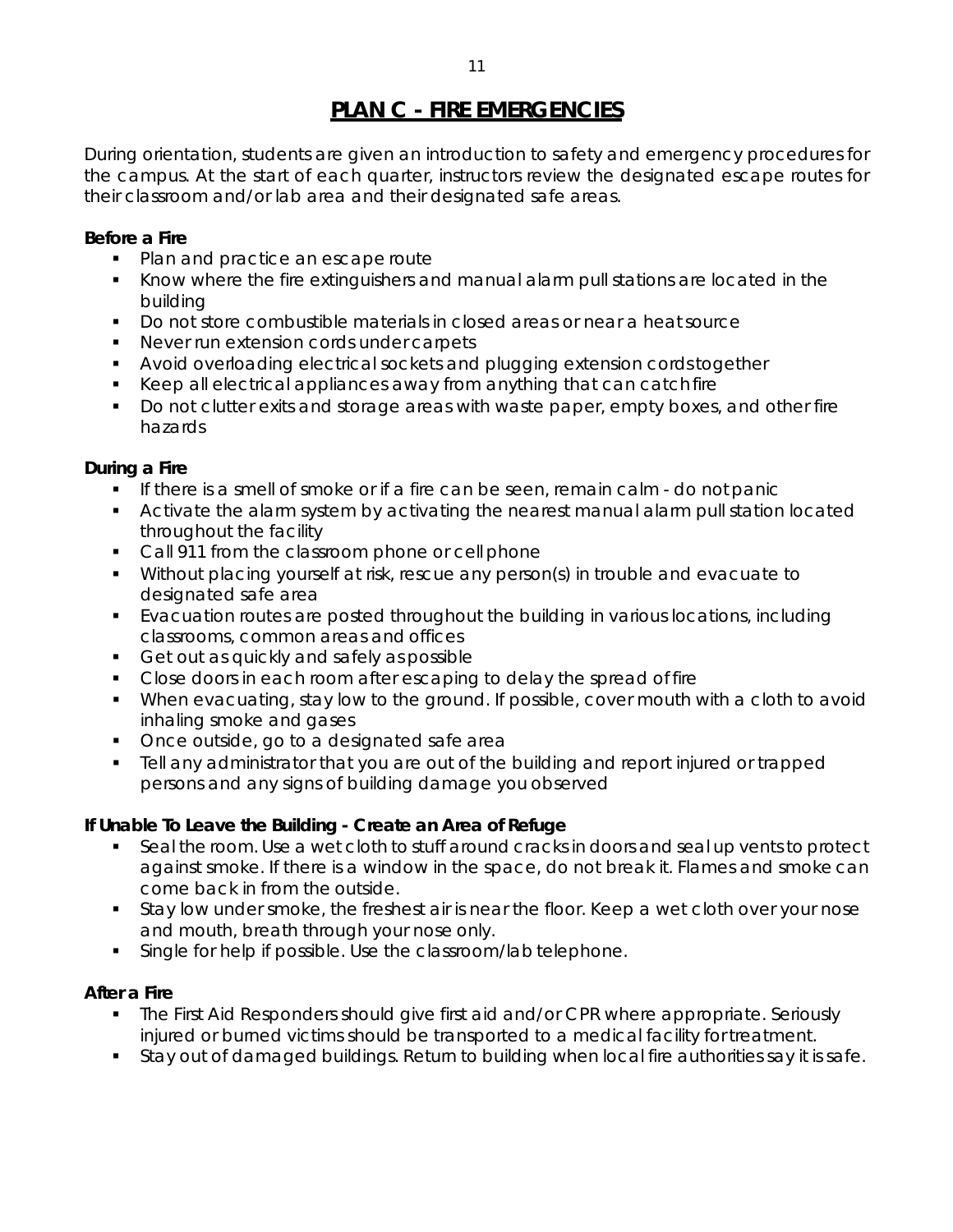#### *What to Do In Case of a Fire Alarm*

If you discover fire or smoke conditions, remember "RACE" to help respond safety and correctly.

- **R** = **Rescue** anyone in immediate danger, if it does not endanger your life
- A = Alarm: activate the nearest manual alarm pull station and call 911
- **C** = **Confine** the fire by closing all doors and windows if possible
- **E** = **Extinguish** the fire with a fire extinguisher, or **Evacuate** thearea if the fire is too larger for a fire extinguisher.

When using fire extinguishers, remember "PASS" to help respond safely and correctly.

- **P** = **Pull** the pin on the fire extinguisher
- **A** = **Aim** the extinguisher nozzle at the base of the fire
- **S** = **Squeeze** or press the handle
- **S** = **Sweep** from side to side until the fire appears to be out

#### *If you Hear a Fire Alarm*

- Stop work and exit the building. Do not assume it is a false alarm or a firedrill!
- Follow the evaluation routes assigned to your location and exit to the designated safe area
- Walk at a normal pace and follow the instructions of the emergency response personnel
- Wait outside until "all clear" is announced by the emergency announcers. Do not reenter until an "all clear" is announced.

#### *Fire Log*

There have not been any unintentional fires, intentional fires or undetermined fires for the previous 12 months. A fire log is maintained by the Head of Maintenance.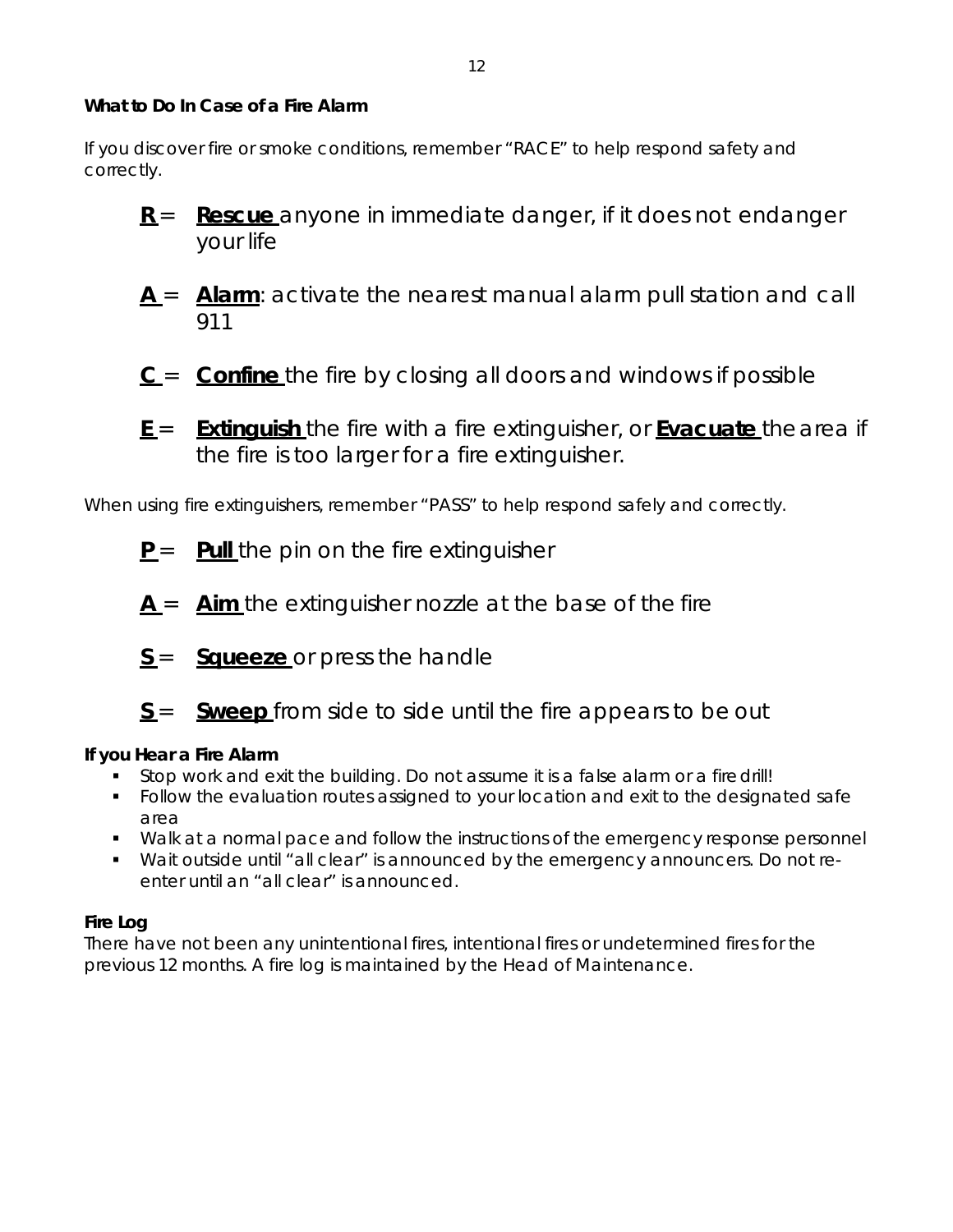## **PLAN D - SEVERE WEATHER EMERGENCIES**

<span id="page-13-0"></span>In the event of severe weather, the President will determine if a delay and/or closure is necessary. A televised announcement will be placed with the local news as early as possible indicating that classes will either be in a delay or school closure (KDKA, WTAE, WPXI or WJPA on the radio). Examples of severe weather include tornados, severe thunderstorms, and severe snowstorms.

#### *Emergency Text Alert System*

To determine the delay/closure status of a scheduled class day, text alerts will be provided to all students and staff who "opt in" through the "Remind" application. In addition, all employees and students should watch the local report to see if Penn Commercial is in fact in a delay or closure status. Notifications will also be placed on our social mediapages.

#### *Designated Meeting Areas*

- The interior/center "H" of school 300, 400, 500 hallways
- **Stay away from exterior windows**
- Get on your knees and put your head on the floor facing an interior wall
- Fold your arms over the back of your head

In the event of a severe snowstorm, staff and students will be notified of early dismissal or closing by announcement, text alert, news and radio reports and social mediaposting.

#### *Tornado Watch/Warning*

#### Definition of a Watch

A tornado watch is issued by the National Weather Service, when the weather conditions are such that a tornado is likely to develop and you should be prepared to move to a designated area.

If a tornado, WATCH has been issued in an area that includes the school:

- Monitor local emergency alert weather or the National Weather Service
- Staff, students and visitors should be ready to relocate to the designated meeting area listed above in the event the WATCH is upgraded to a WARNING

#### *Definition of a Warning*

A tornado warning is issued by the National Weather Service when a thunderstorm or a tornado has been sighted or indicated by weather radar. At this point the danger is very serious and you should move to a designated meeting area listed above.

#### Tornado Warning

If a tornado WARNING has been issued in an area which includes the school:

- Move staff, students and visitors to designated safe areasimmediately
- Remain in safe area until warning expires or until the all-clear has been issued by the emergency announcers
- **Instructors must take attendance book with them to ensure that students are accounted** for
- Remain in the designated area until warning expires or until the "all-clear" has been issued by the emergency announcers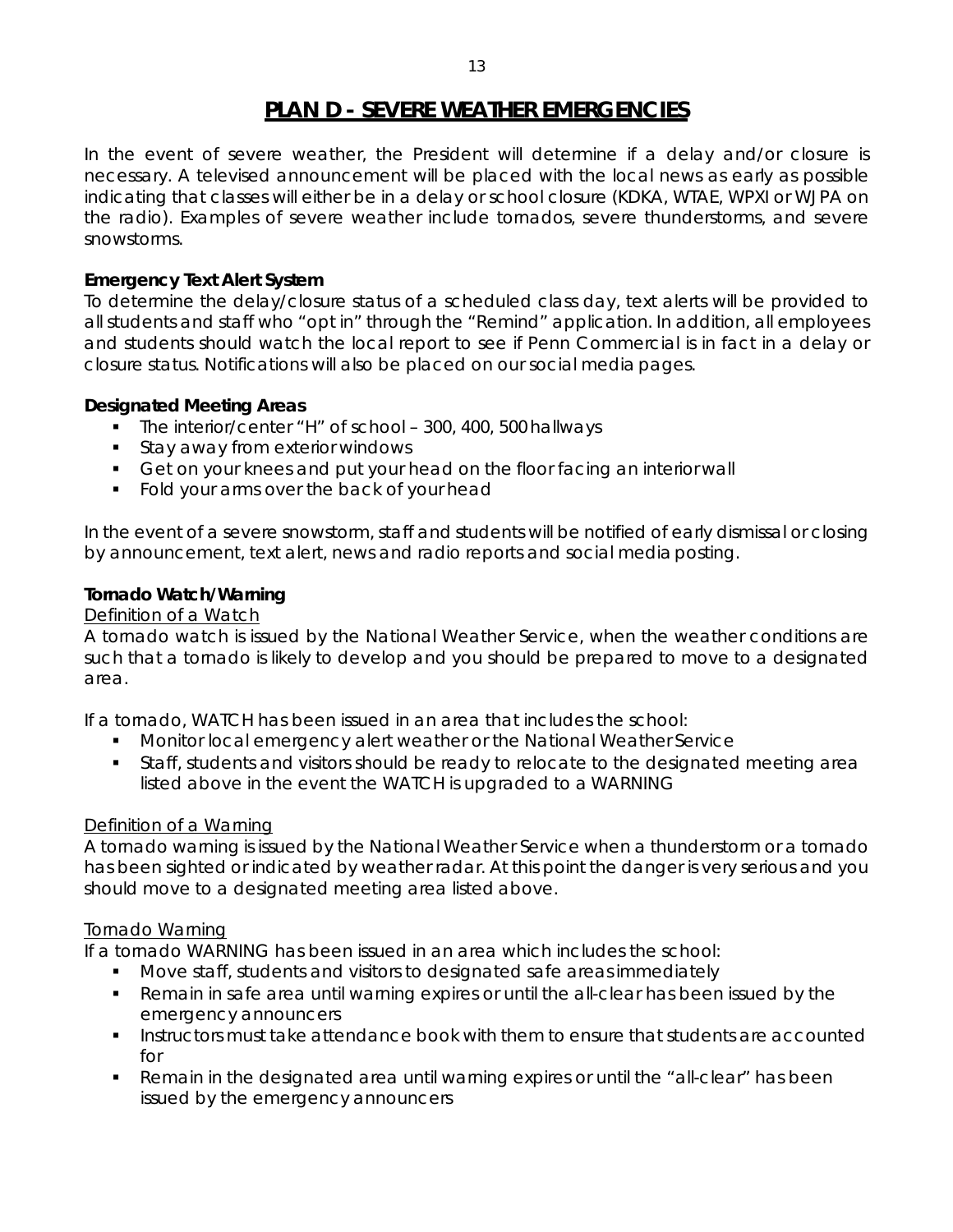<span id="page-14-0"></span>If an intruder(s) enters a classroom or enclosed area with a weapon and threatens to shoot or injure persons, these guidelines should be followed:

## **Campus Director/Designee**

- 1. Immediately notify Police/Sheriff and appropriate law enforcement agencies(911).
- 2. Initiate Action Secure Building
	- a) Lock down building, and do not let any students that are not in class enter the building.
	- b) Alert all rooms of the event through the announcementsystem
	- c) Instructors lock your classroom doors and do not let students leave theclassroom.
- 3. Monitor hostage situation the best you can without doing anything to exacerbateit.
- 4. Follow instructions of law enforcement officials who will take over when they arrive on site.

#### **Staff**

- 1. Remain calm. Talk with the individual(s) in a low-key, non-threatening manner. Do not argue with or antagonize the individual(s) in any way.
- 2. Keep your distance. Give the intruder(s) ample personalspace.
- 3. Do not attempt to deceive or threaten the intruder(s).
- 4. Do not "buy into" the delusions of the intruder(s).
- 5. Suggest marching the students and/or staff quietly out one of the rear doors. Back off if this approach angers the intruder(s).
- 6. Constantly be alert and prepared for violence. Initial Action, Duck, Cover and Hold if the intruder(s) open fire.

**Note**: If the school becomes involved in a hostage situation, the primary concern must be the safety of students, staff, and guests. Individuals who take hostages are frequently emotionally disturbed, and the key to dealing with them is to make every attempt to avoid antagonizing them. Communication must be handled in a non-joking manner, always remembering that it may take very little to cause such persons to become violent.

If an individual(s) begins firing a weapon(s) on campus, the following actions will be taken:

## **Campus Director/Designee**

- 1. Inform staff supervising students in classrooms to initiate Action Duck, Cover, andHold.
- 2. Immediately notify Police/Sheriff (911) and appropriate law enforcementagencies.
- 3. Work in coordination with supervisors of law enforcement agencies until the situation is resolved.
- 4. Initiate student release procedures and/or evacuation procedures only if it becomes necessary.
- 5. In classrooms, maintain Action Duck, Cover and Hold until the situations isresolved.
- 6. In open areas, move students to safer areas as quickly as possible. Only in extreme cases should it become necessary to initiate Action Drop, Cover and Hold; this should be done only when there is no chance for students to reach safer areas.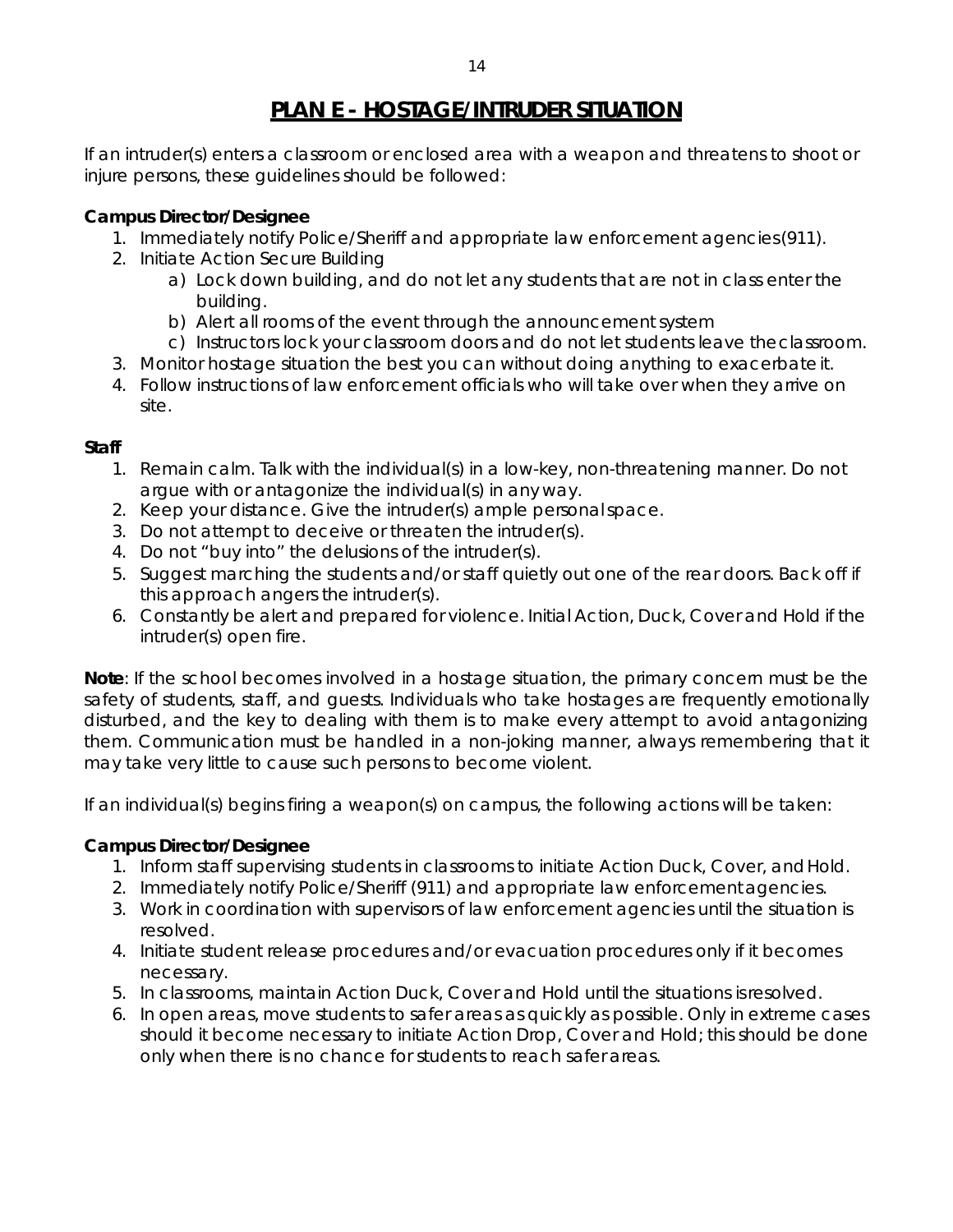## **PLAN F – VIOLENCE AND THREATS OF VIOLENCE**

#### <span id="page-15-0"></span>**Threats of Violence**

Threats of violence include any threatening communication via phone, voicemail, e-mail, or in person. Threats of violence may be actual or perceived; verbal or non-verbal; direct or indirect. It should be assumed that all threats are made with the intent to carry them out. Students and staff should recognize and report early warning signs of violence, which may include:

- Threats of violence
- **•** Overheard conversations regarding violence
- **Disruptive behavior**
- Domestic/family issues occurring on campus
- Vandalism occurring on campus

#### **Campus Director/Designee**

- 1. Evaluate seriousness of threat
- 2. Immediately notify Police/Sheriff and appropriate law enforcement agencies(911)
- 3. Notify emergency contacts
- 4. Follow instructions of law enforcement officials who will take over when they arrive on site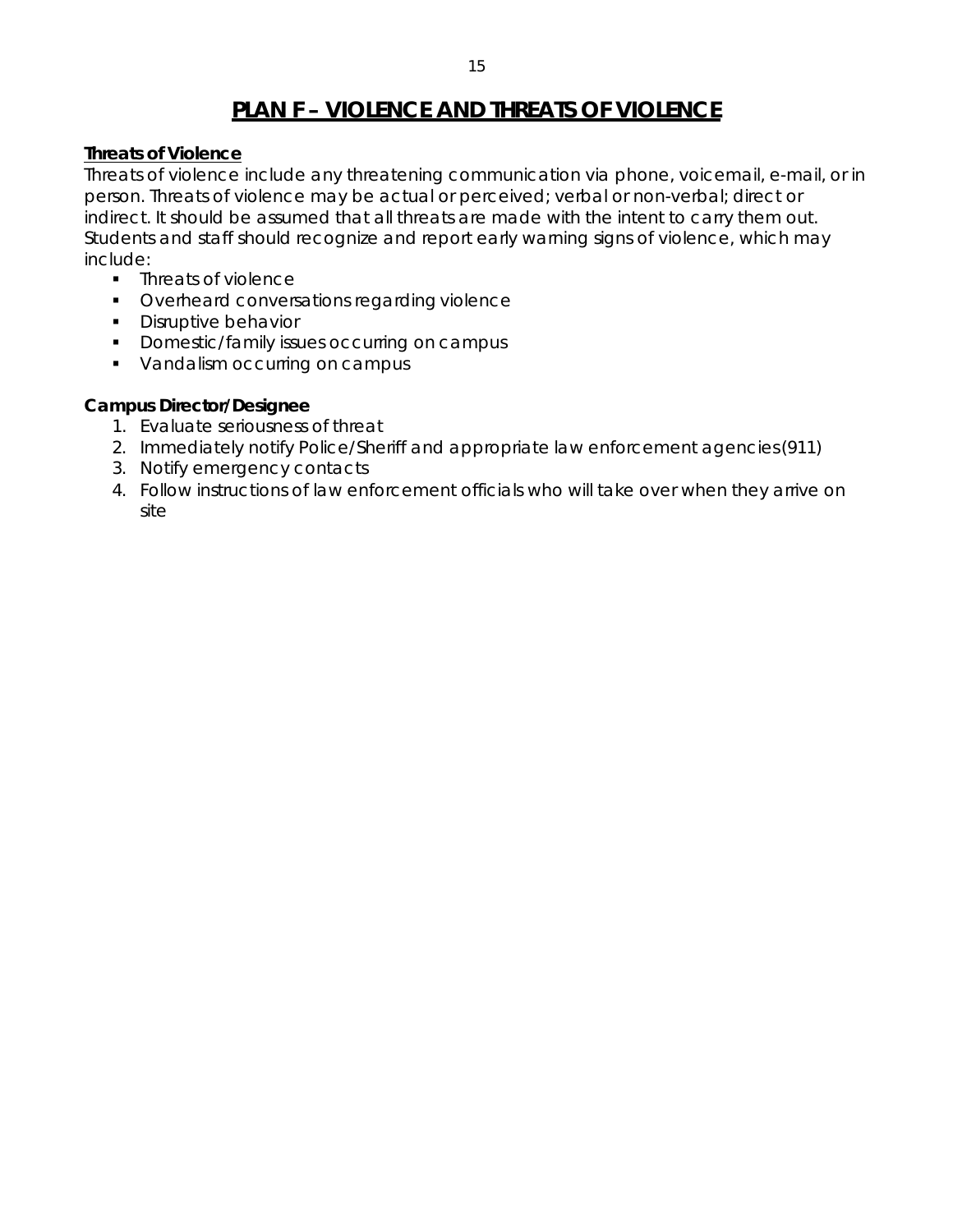## **PLAN G – ACTIVE SHOOTER**

#### *What is an Active Shooter?*

<span id="page-16-0"></span>The agreed-upon definition of an "active shooter" by US government agencies (including the White House, US Department of Justice, FBI, US Department of Education, US Department of Homeland Security, and Federal Emergency Management Agency) is "an individual actively engaged in killing or attempting to kill people in a confined and populated area." In most cases, active shooters use firearms and there is no pattern or method to their selection of victims.

Active shooter situations are unpredictable and evolve quickly. Because active shooter situations are often over within 10 to 15 minutes, before law enforcement arrives on the scene, individuals must be prepared both mentally and physically to deal with an active shooter situation. In most cases, active shooters use firearms(s) and there is no pattern or method to their selection of victims.

#### *ALICE Training Institute*

ATI provides sustainable active shooter preparedness solutions for organizations of all sizes in a variety of industries.

We work with a locally approved ALICE trainer from the South Strabane Police Department in Washington, PA for staff training. The most recent staff training took place on April 18, 2019.

- **A** = **Alert** is your first notification of danger. Seconds count.
- **L** = **Lockdown:** Barricade the room. Prepare to EVACUATE or COUNTER if need
- **I** = **Inform**: Communicate the violent intruder's location and direction in real time.
- **C** = **Counter:** Create Noise, Movement, Distance and Distraction with the intentof reducing the shooter's ability to shoot accurately. Counter is NOT fighting.
- **E** = **Evacuate:** When safe to do so, remove yourself from the danger zone.

Remember when low enforcement arrives, remain calm and follow instructions. Keep your hands visible at all times and avoid pointing or yelling. Know that help for the injured is on its way.

#### **Campus Director/Designee**

- 1. Evaluate seriousness of threat
- 2. Immediately notify Police/Sheriff and appropriate law enforcement agencies(911)
- 3. Notify emergency contacts
- 4. Follow instructions of law enforcement officials who will take over when they arrive on site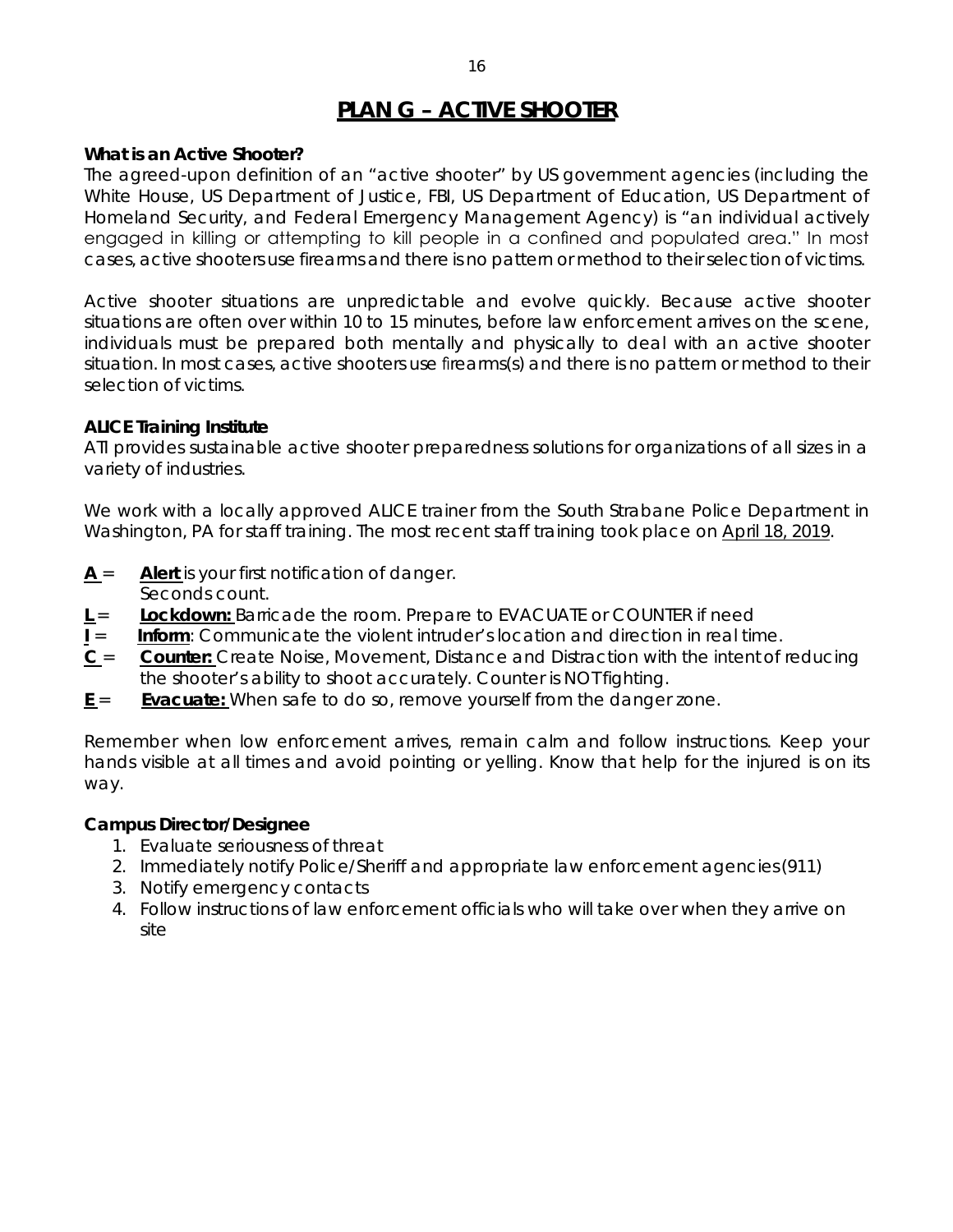## <span id="page-17-0"></span>**PLAN H – BOMB THREATS/EMERGENCIES AND SUSPICIOUS PACKAGES**

#### *Bomb Threat or Bomb Emergency*

A bomb threat exists when a suspected bomb or explosive device has been reported but not located.

- **Try to solicit information from the person making the threat**
- Individual receiving the threat should immediately contact local law enforcement at 911 and the Campus Director
- The Campus Director/Designee will order an evacuation, if necessary
- DO not touch any suspicious item report it immediately to proper authorities

A bomb emergency exists if the bomb has been located or if an explosion has occurred. For a bomb emergency:

- Do not panic immediately call 911
- **Follow all evacuation procedures as described herein**
- All individuals should withdraw from the campus a minimum of 300 feet

#### *Suspicious Packages*

The FBI and U.S. Postal service authorities have issued tips for handling and reporting suspicious mail. Characteristics of a suspicious package include:

- No return address
- **Possibly mailed from a foreign country**
- **Excessive postage**
- **Misspellings in the address**
- Addressed to a title rather than an individual
- **Badly typed or written**
- **Uneven in shape**
- Ridge or bulky packaging
- **Strange odor**
- Oily stains, discoloration, or crystallization on the packaging
- **Excessive tape or string**
- Arrives unexpectedly from someone unfamiliar to you
- Protruding wires
- The city or state in the postmark does not match the return address

If you receive a suspicious package or envelope or see an unattended package that appears suspicious, here is what you should do:

- Do not move it
- Do not open, smell, or taste it
- Don't shake or bump the item
- **Isolate the package**
- **Stay away and keep others away from the suspicious package**
- Wash your hands vigorously for five minutes with soap and water if you handled the package at all
- **Campus Director/Designee will contact 911, if deemed necessary**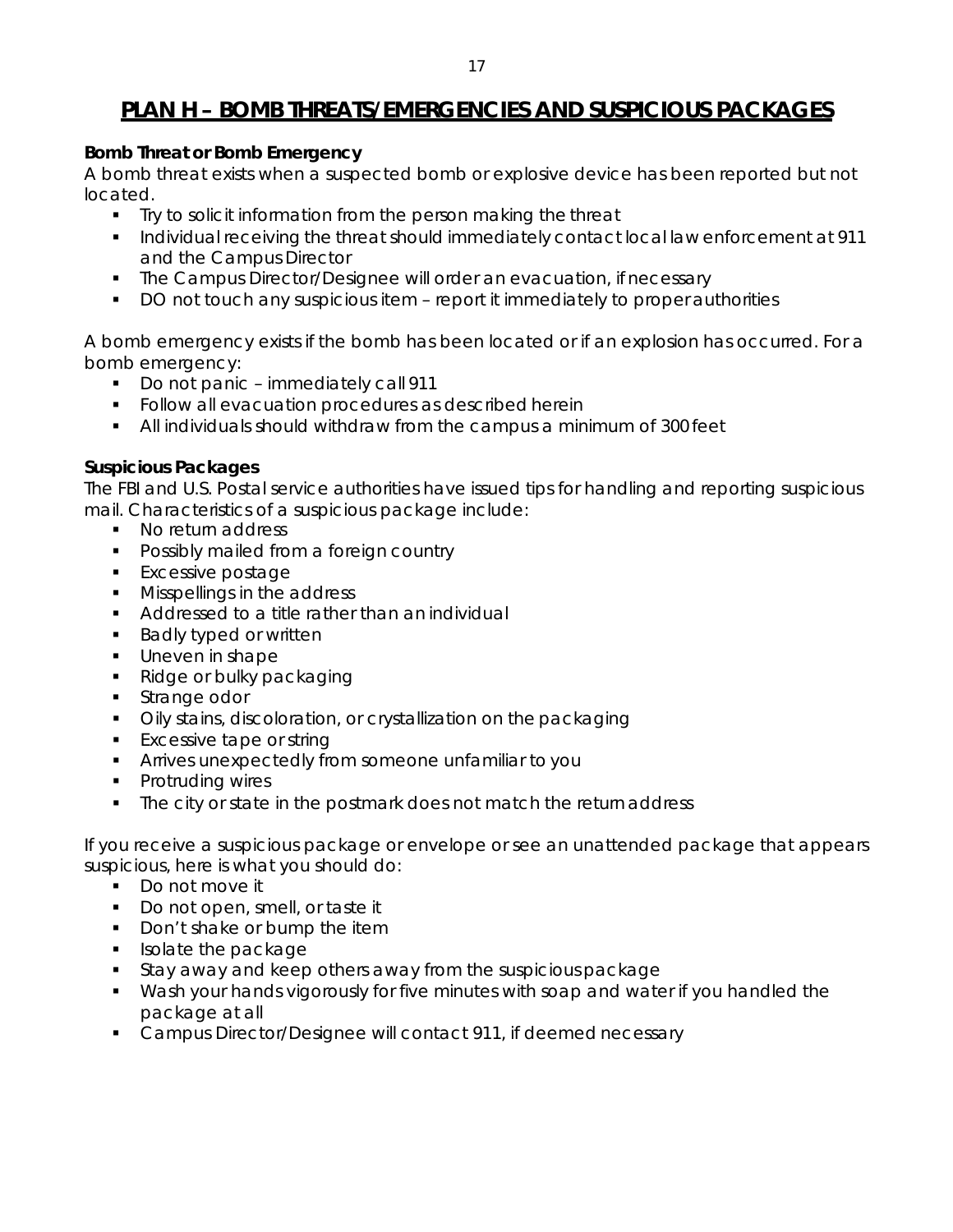# **Emergency Response and Evacuation Plan (EREP) Supplement – COVID-19 Timeline**

| Week #         | Quarter             | <b>Dates</b>      | <b>Focus Area</b>                             | <b>Actin Plan</b>                                                                                           |
|----------------|---------------------|-------------------|-----------------------------------------------|-------------------------------------------------------------------------------------------------------------|
| $\mathbf{1}$   | Winter              | March 16-March 20 | Finish the Winter Quarter                     | Submit and secure PADOE "distance education" approval; Submit and secure ACCSC                              |
|                |                     |                   |                                               | "distance education" approval; secure FAA approval for online learning; notify State                        |
|                |                     |                   |                                               | Boards; plan and announce the remote learning process to finish Winter Quarter;                             |
|                |                     |                   |                                               | weekly expectations for faculty and students announced                                                      |
| $\overline{2}$ | Winter              | March 23-March 27 | Attend to staffing needs                      | Flexible schedules; support technical needs; training provided as needed                                    |
| 3 & 4          | <b>Spring Break</b> | March 30-Apri 10  | Prepare for Spring Quarter                    | CARES Act application; Rapidly make Go To Meeting platform available for virtual<br>classes; staff training |
| 5              | Spring              | April 13-Apri 17  | Focus on institutional financing              | Focus on cost saving measures due to decreased enrollment; kick off Spring Quarter                          |
|                |                     | New Quarter       | options through Federal                       | fully online                                                                                                |
|                |                     | 42 New Students   | Government                                    |                                                                                                             |
| 6              | Spring              | April 20-Apri 24  | Support students financially                  | CARES Act money in PC account; planning for eligibility requirements, documentation,                        |
|                |                     |                   | through Cares Act Grant                       | etc.                                                                                                        |
| $\overline{7}$ | Spring              | April 27-May 1    | Survey faculty                                | Assess areas of strengths/concerns, identify at risk students; staff and faculty morale                     |
| 8              | Spring              | May 4-May 8       | Return to campus safety planning<br>initiated | General building plans plus departmental plans drafted focusing CDC guidelines                              |
| 9              | Spring              | May 11-May 15     | Support students and faculty by               | DOE and Program Directors continue to attend GTM and complete faculty                                       |
|                |                     |                   | monitoring and evaluating online              | observations; staff and faculty morale                                                                      |
|                |                     |                   | learning and other virtual                    |                                                                                                             |
|                |                     |                   | resources/simulation                          |                                                                                                             |
| 10             | Spring              | May 18-May 22     | Support students financially                  | Emergency FA grants distributed to students                                                                 |
|                |                     |                   | through Cares Act Grant                       |                                                                                                             |
| 11             | Spring              | May 25-May 29     | Plan for institutional money                  | Staff training, technology, and other allowable costs                                                       |
|                |                     |                   | associated with the CARES Act                 |                                                                                                             |
| 12             | Spring              | June 1-June 5     | Support staff through safety and              | Communicate and distribute the campus safety plan, including general procedures and                         |
|                |                     |                   | screening training                            | program-specific procedures; signage posted throughout the building; supplies                               |
|                |                     |                   | Communicate and distribute return             | ordered and available; program-specific schedules distributed to students                                   |
|                |                     |                   | to campus safety plan                         | Virtual meetings and distribution of final safety plan to all staff; student notification<br>provided       |
| 13             | Spring              | June 8-June 12    | Return to campus using hybrid                 | Students have some online content; return to the campus in small groups for lab time;                       |
|                |                     |                   | format                                        | alternating staff schedules to limit bodies in the building                                                 |
|                |                     |                   | Assess Current LOA students                   |                                                                                                             |
| 14             | Spring              | June 15-June 19   | Continue using hybrid format                  | PN students start LOA effective 7/6/2020 because clinical sites are unavailable at this                     |
|                |                     |                   | Identify additional LOA students              | time. Student meeting to discuss.                                                                           |
| 15             | Spring              | June 22-June 26   | Prepare for Summer Quarter fully              | Customized student schedules; flexibility with instructor availability and other staffing                   |
|                |                     |                   | on campus with social distancing              | needs; practice social distancing and all CDC guidelines                                                    |
| 16             | Spring              | June 29-July 3    | Orient students for a full return to          | Provide and offer instructions, guidance and other support services to prepare for the                      |
|                |                     |                   | campus                                        | transition back to campus                                                                                   |
| 17             | Summer              | July 4            | Support students, staff and                   | Monitor building entry/exit points; ensure safety equipment and supplies are being                          |
|                |                     | New Quarter       | institution through careful reentry           | used; celebrate success of the faculty and staff as they return full time                                   |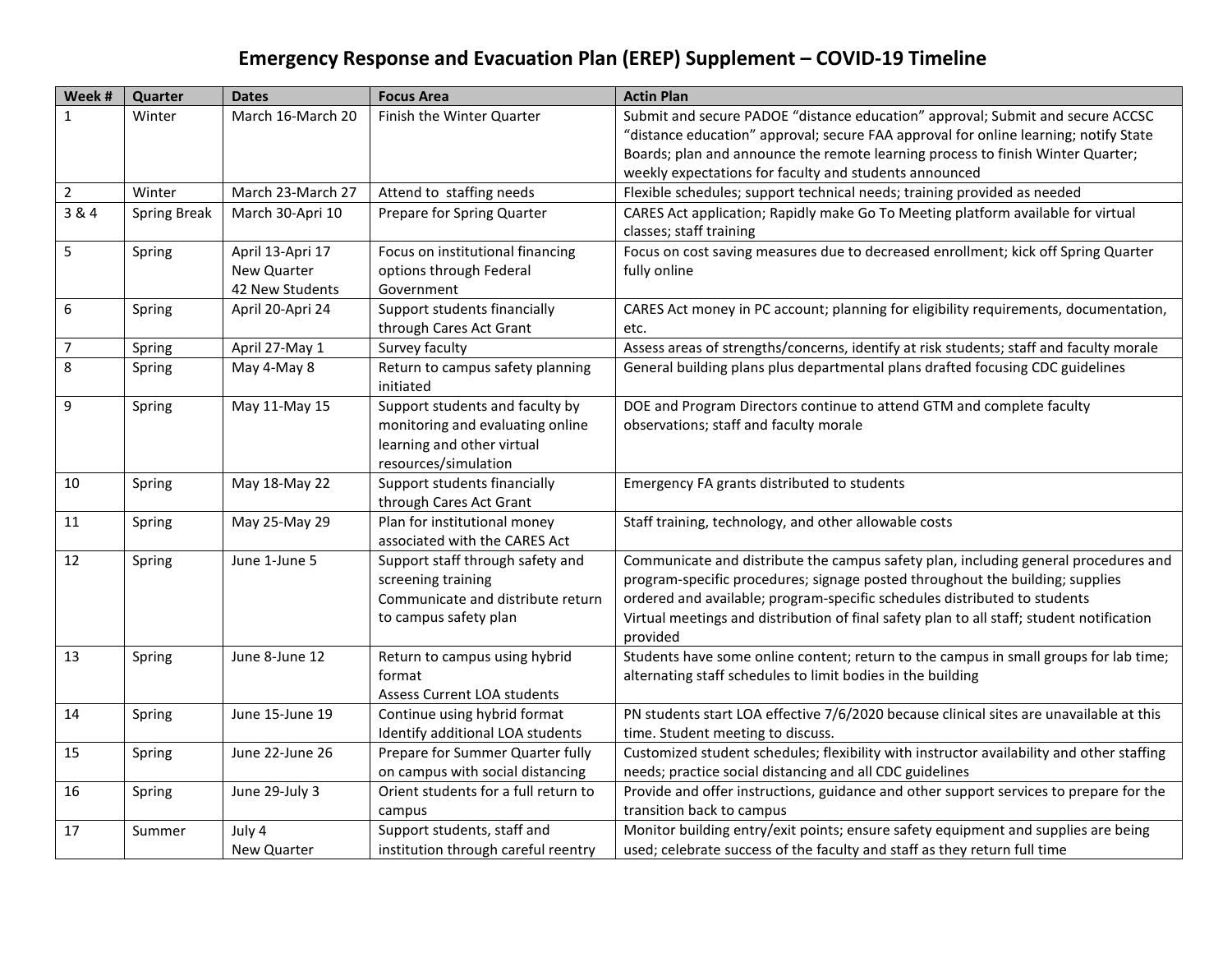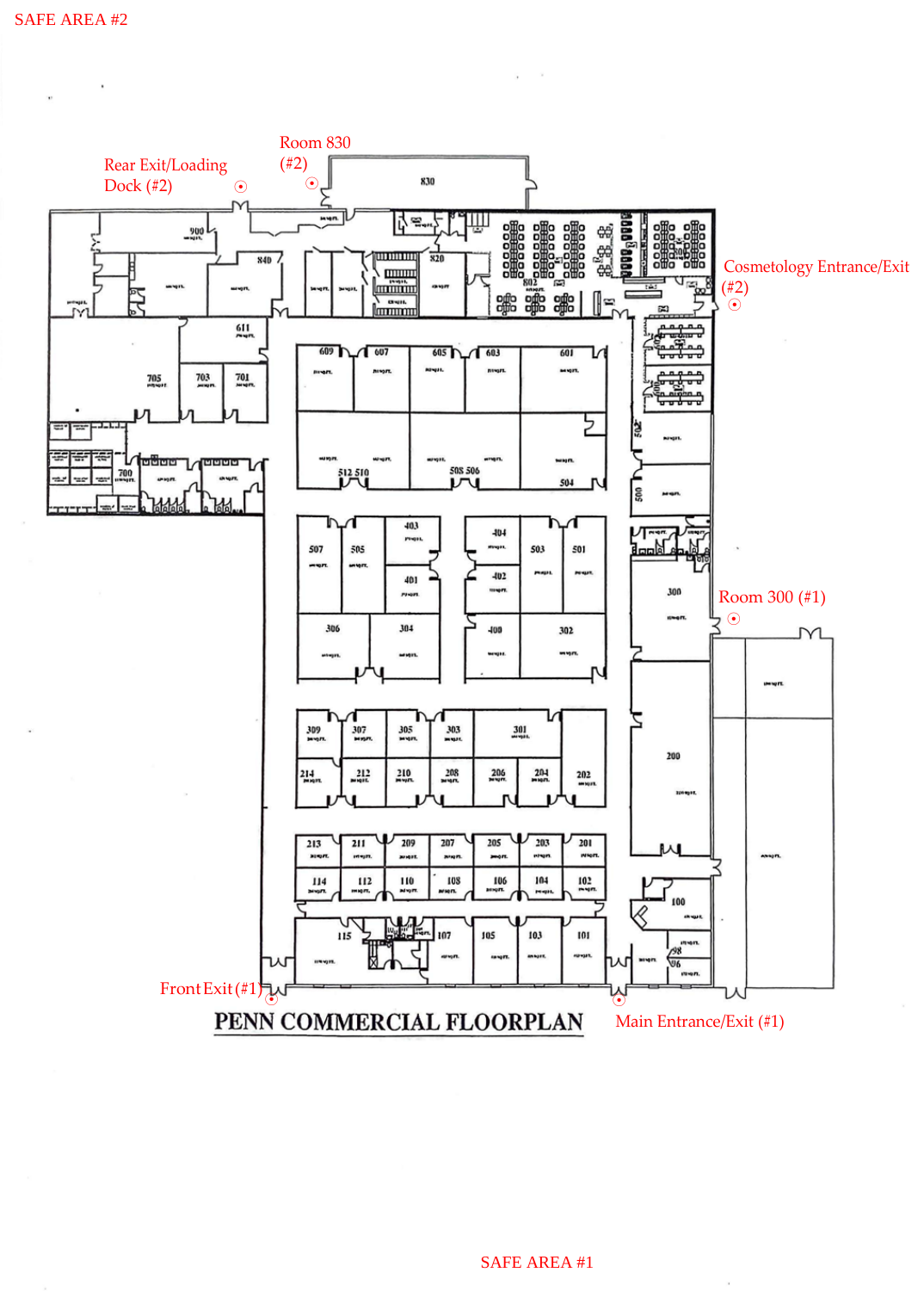# **EMERGENCY EVACUATION ROUTES**

| <b>ROOM NUMBER</b> | <b>PRIMARY EXIT ROUTE</b>                | <b>SECONDARY EXIT ROUTE</b>                    |
|--------------------|------------------------------------------|------------------------------------------------|
| Lobby              | Main Entrance/Exit                       | Front Exit                                     |
| 96                 | Main Entrance/Exit                       | <b>Front Exit</b>                              |
| 98                 | Main Entrance/Exit                       | <b>Front Exit</b>                              |
| Front Office/100   | Main Entrance/Exit                       | <b>Front Exit</b>                              |
| 101                | Main Entrance/Exit                       | <b>Front Exit</b>                              |
| 102                | Main Entrance/Exit                       | <b>Front Exit</b>                              |
| 103                | Main Entrance/Exit                       | <b>Front Exit</b>                              |
| 104                | Main Entrance/Exit                       | <b>Front Exit</b>                              |
| 105                | Main Entrance/Exit                       | <b>Front Exit</b>                              |
| 106                | Main Entrance/Exit                       | <b>Front Exit</b>                              |
| 107                | <b>Front Exit</b>                        | Main Entrance/Exit                             |
| 108                | <b>Front Exit</b>                        | Main Entrance/Exit                             |
| 109/Kitchen        | <b>Front Exit</b>                        | Main Entrance/Exit                             |
| 110                | <b>Front Exit</b>                        | Main Entrance/Exit                             |
| 111/Restroom       | <b>Front Exit</b>                        | Main Entrance/Exit                             |
| 112                | <b>Front Exit</b>                        | Main Entrance/Exit                             |
| 113/Restroom       | <b>Front Exit</b>                        | Main Entrance/Exit                             |
| 114                | <b>Front Exit</b>                        | Main Entrance/Exit                             |
| 115                | <b>Front Exit</b>                        | Main Entrance/Exit                             |
|                    |                                          |                                                |
| 200                | Main Entrance/Exit                       | <b>Front Exit</b>                              |
| 201<br>202         | Main Entrance/Exit<br>Main Entrance/Exit | Front Exit                                     |
| 203                | Main Entrance/Exit                       | Cosmetology Entrance/Exit<br><b>Front Exit</b> |
| 204                | Main Entrance/Exit                       | Cosmetology Entrance/Exit                      |
| 205                | Main Entrance/Exit                       | Front Exit                                     |
| 206                | Main Entrance/Exit                       | Cosmetology Entrance/Exit                      |
| 207                | <b>Front Exit</b>                        | Main Entrance/Exit                             |
| 208                | <b>Front Exit</b>                        | Main Entrance/Exit                             |
| 209                | <b>Front Exit</b>                        | Main Entrance/Exit                             |
| 210                | <b>Front Exit</b>                        | Main Entrance/Exit                             |
| 211                | <b>Front Exit</b>                        | Main Entrance/Exit                             |
| 212                | <b>Front Exit</b>                        | Main Entrance/Exit                             |
| 213                | <b>Front Exit</b>                        | Main Entrance/Exit                             |
| 214                | <b>Front Exit</b>                        | Main Entrance/Exit                             |
|                    |                                          |                                                |
| 300                | Exit Door in Room 300                    | Main Entrance/Exit                             |
| 301                | Main Entrance/Exit                       | Cosmetology Entrance/Exit                      |
| 302                | Main Entrance/Exit                       | Cosmetology Entrance/Exit                      |
| 303                | Main Entrance/Exit                       | Cosmetology Entrance/Exit                      |
| 304                | <b>Front Exit</b>                        | Rear Exit/Loading Dock                         |
| 305                | <b>Front Exit</b>                        | Rear Exit/Loading Dock                         |
| 306                | <b>Front Exit</b>                        | Rear Exit/Loading Dock                         |
| 307                | <b>Front Exit</b>                        | Rear Exit/Loading Dock                         |
| 309                | <b>Front Exit</b>                        | Rear Exit/Loading Dock                         |
|                    |                                          |                                                |
| 400                | Cosmetology Entrance/Exit                | Main Entrance/Exit                             |
| 401                | Rear Exit/Loading Dock                   | <b>Front Exit</b>                              |
| 402                | Cosmetology Entrance/Exit                | Main Entrance/Exit                             |